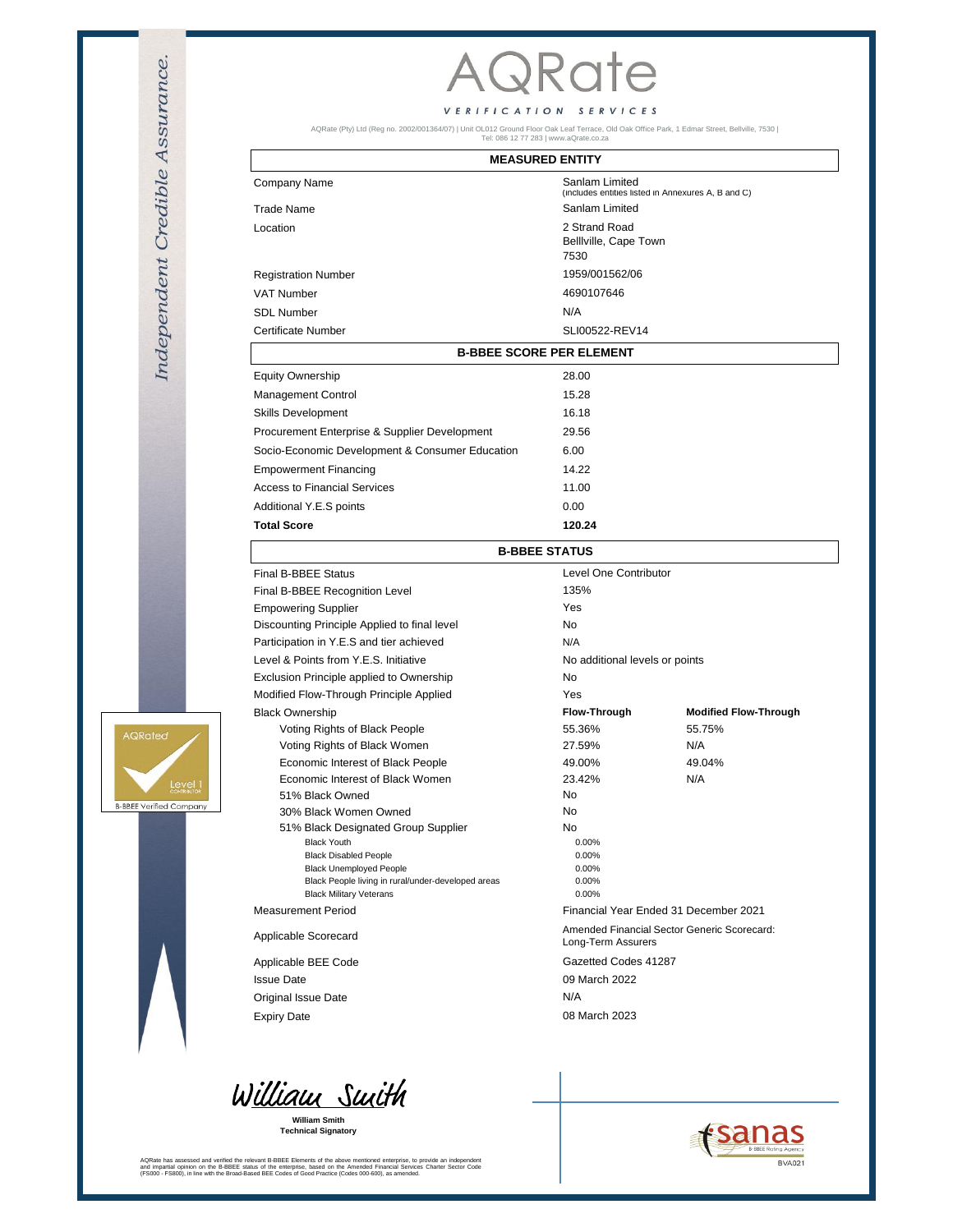# AQRate VERIFICATION SERVICES

### **ANNEXURE A**

#### **Subsidiary / Division / Entity Registration**

ACA Employee Benefits (Pty) Ltd 1961/001434/07 Afflulink Nominees (Pty) Ltd 2010/016470/07 African Rainbow Life Ltd 2018/329171/06 Agulhas Nominees (Pty) Ltd 2000/026993/07 Amplify Investment Partners (Pty) Ltd 1995/003170/07 Associated Insurance Brokers (Cape) 2006 (Pty) Ltd 2005/026692/07 Anson Holdings (Pty) Ltd 1958/000474/07 Axis Nominee (Pty) Ltd 1998/023495/07 Brackenham Holdings (Pty) Ltd 2000/019373/07 Brackenham Investments (Pty) Ltd 2000/029439/07 BrightRock (Pty) Ltd 2011/004232/07 BrightRock Holdings (Pty) Ltd 2012/067367/07 BrightRock Life Limited 1996/014618/06 Brolink (Pty) Ltd 2004/010734/07 Catalyst Fund Managers (Pty) Ltd 2000/003433/07 Catalyst Fund Managers Global (Pty) Ltd 2013/204073/07 Catalyst Fund Managers SA (Pty) Ltd 2006/035601/07 Centriq Insurance Company Limited 1998/007558/06 Centriq Insurance Holdings Limited 2000/017936/06 Centriq Life Insurance Company Limited 1943/016409/06 Channel Life Limited 1969/012487/06 Coris Capital (Pty) Ltd 1999/024762/07 Coris Capital Holdings (Pty) Ltd 2000/029053/07 CreditInnovation (Pty) Ltd 2013/210016/07 Echelon Private Client Solutions (Pty) Ltd 2009/003366/07 Emerald Risk Transfer (Pty) Ltd 1998/025512/07 Genbel Securities (Pty) Ltd 1977/002124/07 Glacier Advisory Services (Pty) Ltd 2010/023726/07 Glacier Financial Holdings (Pty) Ltd 2000/000380/07 Glacier Financial Solutions (Pty) Ltd 1999/025360/07 Glacier International Advisory Services (Pty) Ltd 2011/009030/07 Glacier Management Company (RF) (Pty) Ltd 2000/012215/07 Graviton Financial Partners (Pty) Ltd 1998/025253/07 Graviton Wealth Management (Pty) Ltd 2000/029158/07 H & L Underwriting Managers (Pty) Ltd 2010/025064/07 Ikasa Loans (Pty) Ltd 2002/016997/07 JaSure Financial Services (Pty) Ltd 2016/486631/07 Kingsmead Trust (Pty) Ltd 1865/000003/07 MiAdmin (Pty) Ltd 2009/003158/07 MiWay Group Holdings (Pty) Ltd 2007/017976/07

Measured Entity Certificate Number Issue Date Expiry Date

William Suith

**William Smith Technical Signatory**

AQRate has assessed and verified the relevant B-BBEE Elements of the above mentioned enterprise, to provide an independent and<br>impartial opinion on the B-BBEE status of the enterprise, based on the Amended Financial Servic

SLI00522-REV14 Sanlam Limited 08 March 2023 09 March 2022





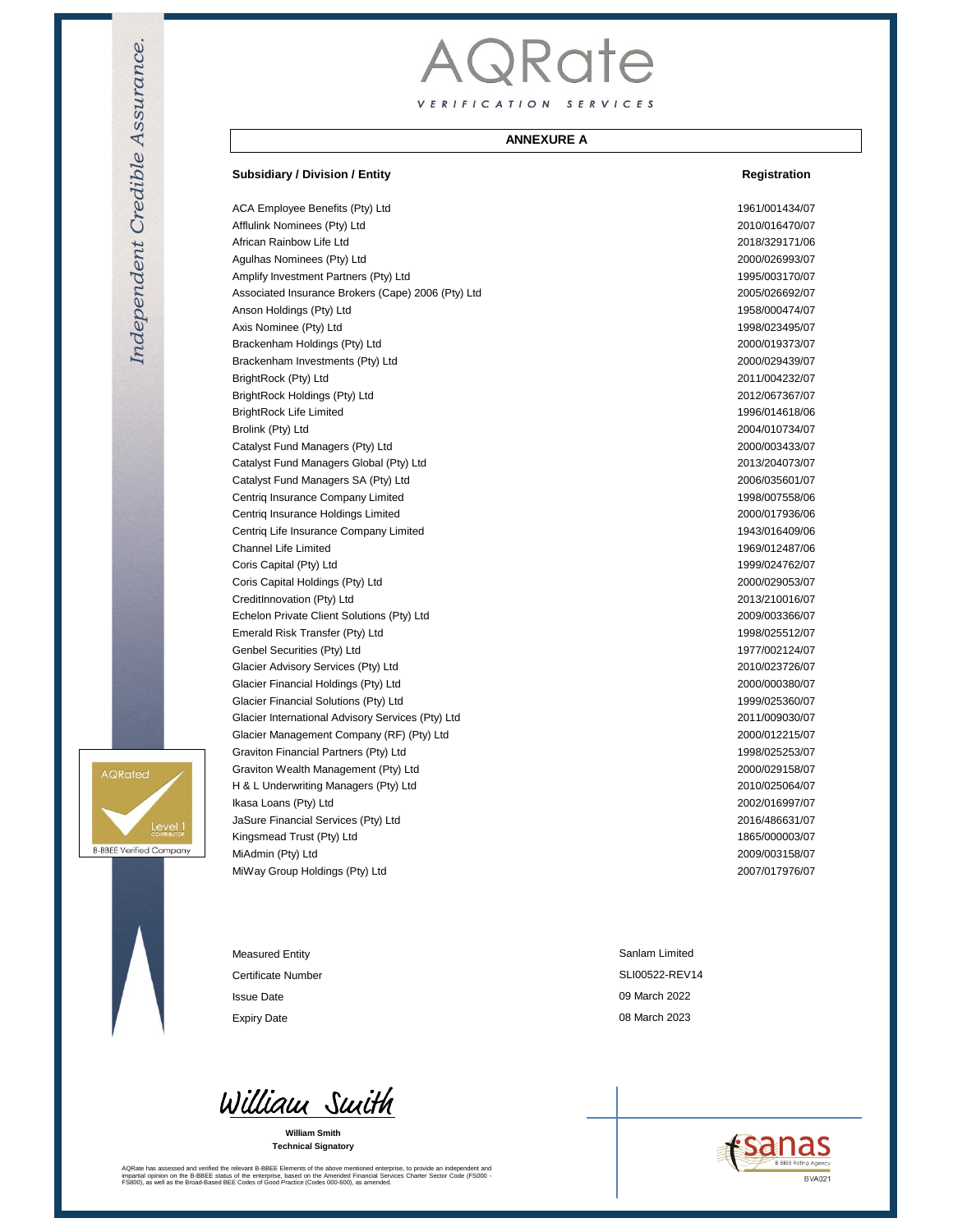# AQRate VERIFICATION SERVICES

### **ANNEXURE B**

#### **Subsidiary / Division / Entity Registration**

MiWay Insurance Limited 2007/026289/06 Mirabills Engineering Underwriting Managers (Pty) Ltd 2006/018854/07 NASASA Financial Services 2019/157084/07 Nelesco 569 (Pty) Ltd 2006/017293/07 Nova Risk Partners Limited 1998/011947/06 Phoenix Industiele Park (Pty) Ltd 1967/012815/07 Real Futures (Pty) Ltd 2006/024152/07 Rycklof-Beleggings (Pty) Ltd 1954/000136/07 Safrican Insurance Company Ltd 1935/007463/06 San Lameer (Pty) Ltd 1964/003607/07 Sanlam Africa Real Estate Advisor (Pty) Ltd 2012/090295/07 Sanlam Capital Markets (Pty) Ltd 1996/004744/07 Sanlam Collective Investments (RF) (Pty) Ltd 1967/002865/07 Sanlam Credit Fund Advisor (Pty) Ltd 2012/035665/07 Sanlam Developing Markets Ltd 1911/003818/06 Sanlam Emerging Markets (Pty) Ltd 2011/008562/07 Sanlam Healthcare Distribution Services (Pty) Ltd 2007/016909/07 Sanlam Investments General Partner (Pty) Ltd 2005/014670/07 Sanlam Investment Holdings (Pty) Ltd 1998/022648/07 Sanlam Investment Management (Pty) Ltd 1967/011973/07 Sanlam Investment Management Holdings (Pty) Ltd 2017/471784/07 Sanlam Invest (Pty) Ltd 1987/006413/07 Sanlam Life Insurance Ltd 1998/021121/06 Sanlam Linked Investments (Pty) Ltd 1987/006168/07 Sanlam Multi-Manager International (Pty) Ltd 2002/030939/07 Sanlam Personal Loans (Pty) Ltd 2001/016316/07 Sanlam Prefco (Pty) Ltd 1970/013895/07 Sanlam Private Wealth (Pty) Ltd 2000/023234/07 Sanlam Capital Markets Property Holdings (Pty) Ltd 2000/011965/07 Sanlam Securities Proprietary Limited 1997/022469/07 Sanlam Trust (Pty) Ltd 1918/001689/07 Sanpref (Pty) Ltd 2007/010514/07 Santam Limited 1918/001680/06 Santam SI Investments (Pty) Ltd 1995/002583/07 Santam Structured Insurance Limited 1952/000436/06 Santam Structured Life Limited 2002/013263/06 Satrix Investments (Pty) Ltd 2011/006611/07

Satrix Managers (RF) (Pty) Ltd 2004/009205/07

AQRated **B-BBEE Verified Company** 

Measured Entity Certificate Number Issue Date Expiry Date **Data Controllers** Controllers and Controllers Controllers Controllers Controllers Controllers Controllers Controllers Controllers Controllers Controllers Controllers Controllers Controllers Controllers Control

William Smith

**William Smith Technical Signatory**

AQRate has assessed and verified the relevant B-BBEE Elements of the above mentioned enterprise, to provide an independent and<br>impartial opinion on the B-BBEE status of the enterprise, based on the Amended Financial Servic

Sanlam Limited SLI00522-REV14 09 March 2022